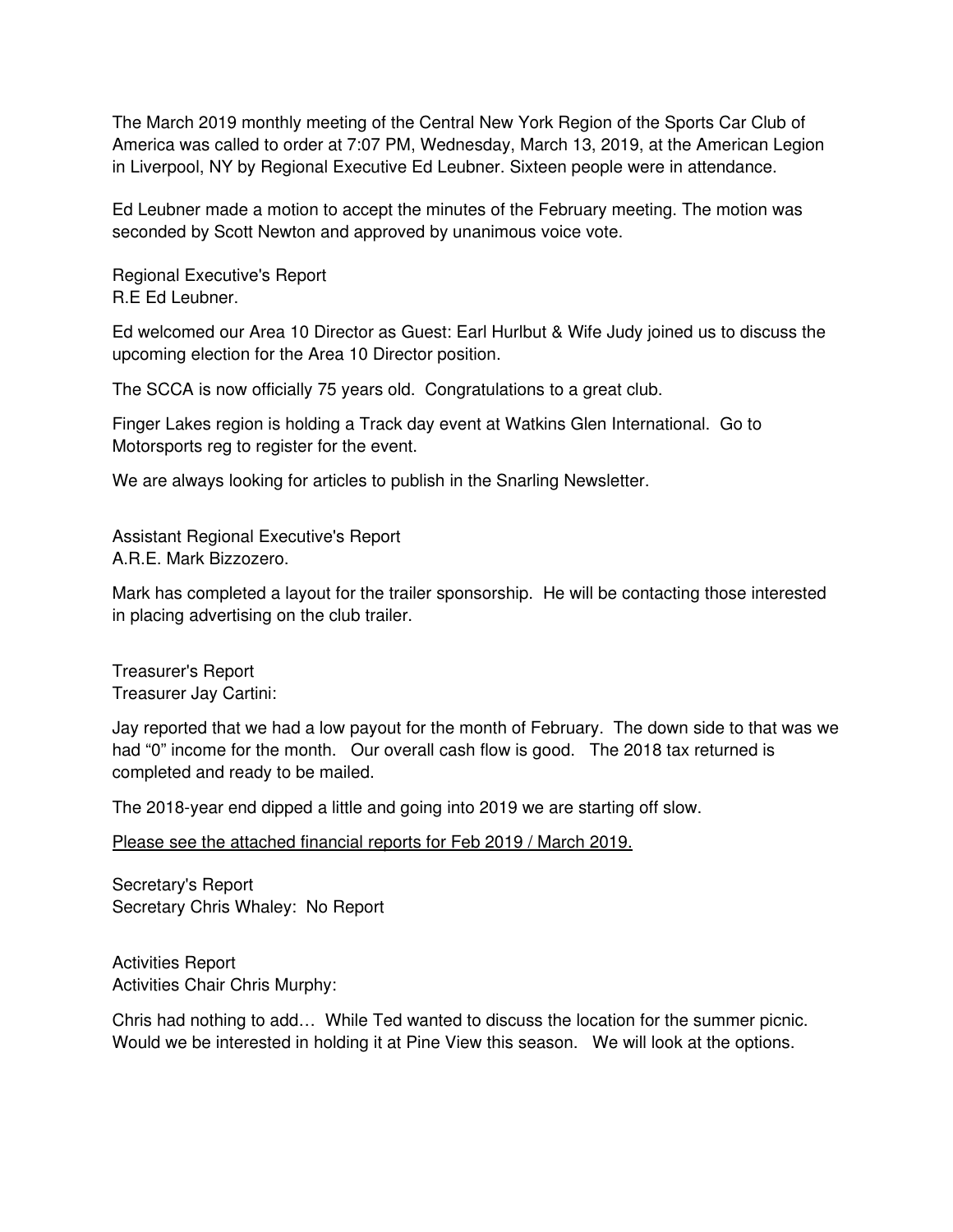Solo Report Solo Chair Scott Newton.

Scott reminded us that the solo schedule is out and posted on the social media sites for full viewing. The season opener is at Pine View. Scott will be sending out emails to his "specialist" positions for inquiries about their availability to assist again this season.

RallyCross Report RallyCross Chair Billy Meade. Billy reported that they are working on a completing the schedule.

The First event will be in April at the Adirondack International Speedway in Lowville. The season wraps up in Dec. The schedule will be posted on social media very soon.

Flagging and Communications Report Mick Levy was absent.

R.E Ed Leubner reported Bob Holcomb was flagging at St Petersburg, Florida. Next week he will be at Sebring.

## Road Rally Report

Frank Beyer reported the he ran a few event in the finger lakes during January / February. He also ran an event in Vermont. He is planning on putting together an event late in the fall (possibly October). He will have more details during next month's meeting.

The Green Grand Prix will be at Watkins Glen for April 6<sup>th</sup> 2019.

Club Racing Report

Dave Cardillo was absent. No report

Membership Report

Membership Chair Andrew Beyer was absent.

R.E Ed Leubner reported membership anniversaries.

Rex Franklin – 26 yrs,

James Quattro - 11 yrs

Ted Barbuto - 8 yrs

Chris Gifford - 5 yrs

Old Business

Mark Bizzozero finished potential sponsorship layout on trailer.